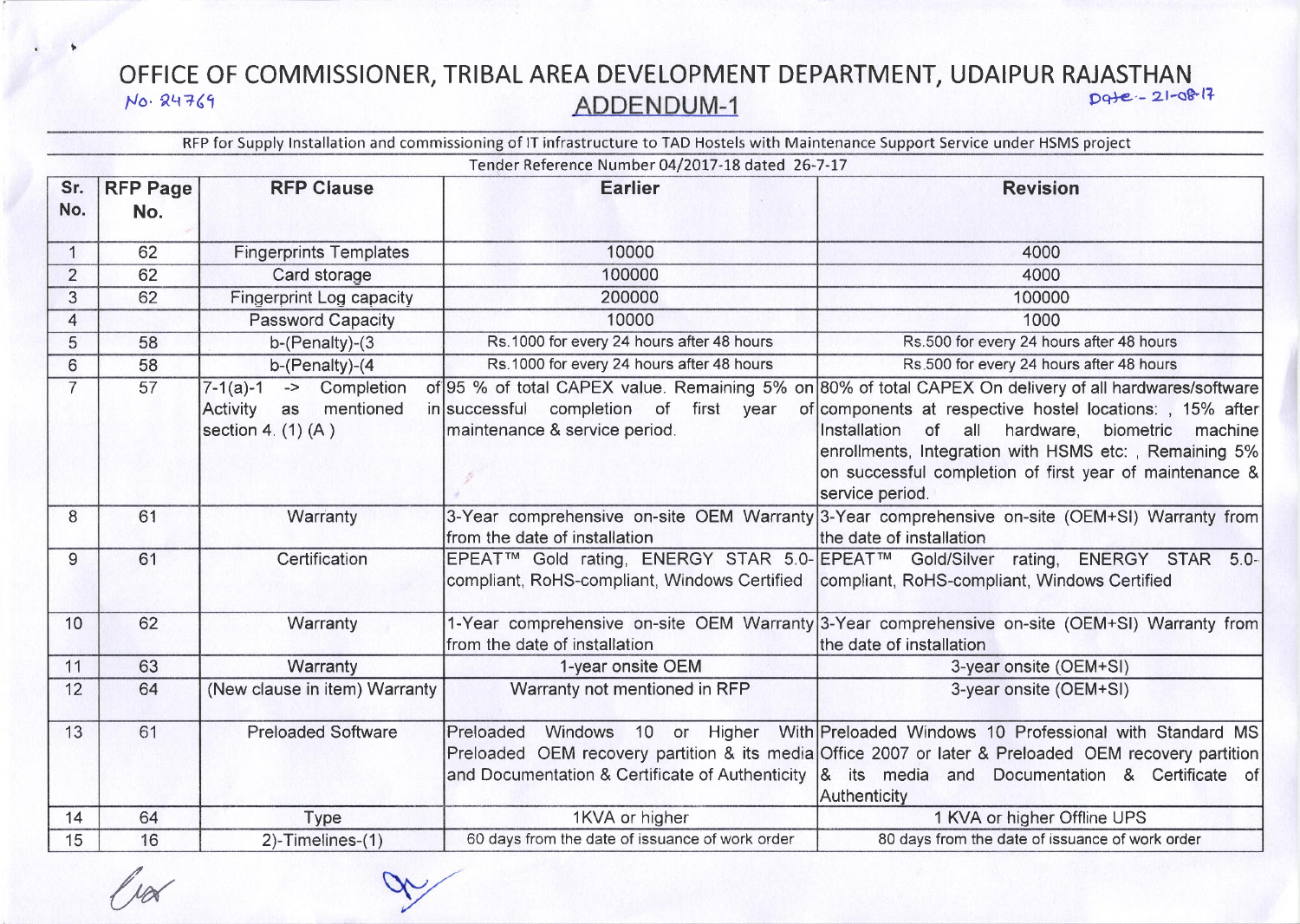| Sr.<br>No. | <b>RFP Page</b><br>No. | <b>RFP Clause</b>                             | <b>Earlier</b>                                                                                                                                                                       | <b>Revision</b>                                                                                                                                                                                                                                                                                                                                                                                                                                                                                                                                                                                                                                                                                                                                                                                                                                                                                                                                                                                                                                                                                                                                                                                                                                                                               |
|------------|------------------------|-----------------------------------------------|--------------------------------------------------------------------------------------------------------------------------------------------------------------------------------------|-----------------------------------------------------------------------------------------------------------------------------------------------------------------------------------------------------------------------------------------------------------------------------------------------------------------------------------------------------------------------------------------------------------------------------------------------------------------------------------------------------------------------------------------------------------------------------------------------------------------------------------------------------------------------------------------------------------------------------------------------------------------------------------------------------------------------------------------------------------------------------------------------------------------------------------------------------------------------------------------------------------------------------------------------------------------------------------------------------------------------------------------------------------------------------------------------------------------------------------------------------------------------------------------------|
| 16         | 64                     | (New clause in item) Battery<br><b>Type</b>   | Battery Type not mentioned in RFP                                                                                                                                                    | Sealed Maintenance Free battery                                                                                                                                                                                                                                                                                                                                                                                                                                                                                                                                                                                                                                                                                                                                                                                                                                                                                                                                                                                                                                                                                                                                                                                                                                                               |
| 16         | 64                     | (New clause in item) Battery<br><b>Backup</b> | Battery backup not mentioned in RFP                                                                                                                                                  | 2 to 3 hours Battery backup time                                                                                                                                                                                                                                                                                                                                                                                                                                                                                                                                                                                                                                                                                                                                                                                                                                                                                                                                                                                                                                                                                                                                                                                                                                                              |
| 17         | 47                     | 21                                            | polythene bags at the cost of the bidder.                                                                                                                                            | When notified by the Purchaser to the supplier/ When notified by the Purchaser to the supplier/ bidder/<br>bidder/ selected bidder, Bids for articles/ goods selected bidder, Bids for articles/ goods marked in the<br>marked in the BoM shall be accompanied by BoM shall be accompanied by two sets of Biometric<br>four sets of samples of the articles quoted Machines & one set of remaining Hardware Items of<br>properly packed. Such samples if submitted samples of the articles quoted properly packed. Such<br>personally will be received in the office. A samples if submitted personally will be received in the<br>receipt will be given for each sample by the office. A receipt will be given for each sample by the<br>officer receiving the samples. Samples if sent officer receiving the samples. Samples if sent by train,<br>by train, etc., should be dispatched freight paid etc., should be dispatched freight paid and the R/R or<br>and the R/R or G.R. should be sent under a G.R. should be sent under a separate registered cover.<br>separate registered cover. Samples for catering/ Samples for catering/ food items should be given in a<br>food items should be given in a plastic box or in plastic box or in polythene bags at the cost of the bidder. |
| 18         | 62                     | Power supply                                  | 12V: Minimum 1.5Amp                                                                                                                                                                  | 9 to 12V: Minimum 1.5Amp                                                                                                                                                                                                                                                                                                                                                                                                                                                                                                                                                                                                                                                                                                                                                                                                                                                                                                                                                                                                                                                                                                                                                                                                                                                                      |
| 19         | 20                     | Bid Security 7(h)                             | above), in specified format, of a scheduled period of the bid.<br>bank. The bid security must remain valid 30<br>days beyond the original or extended validity<br>period of the bid. | The bid security may be given in the form of a The bid security may be given in the form of a banker's<br>banker's cheque or demand draft or bank cheque or demand draft or bank guarantee in specified<br>guarantee (bank guarantee is allowed only format, of a scheduled bank. The bid security must remain<br>where bid security amount is INR 10 Lakhs or valid 30 days beyond the original or extended validity                                                                                                                                                                                                                                                                                                                                                                                                                                                                                                                                                                                                                                                                                                                                                                                                                                                                         |

 $/$